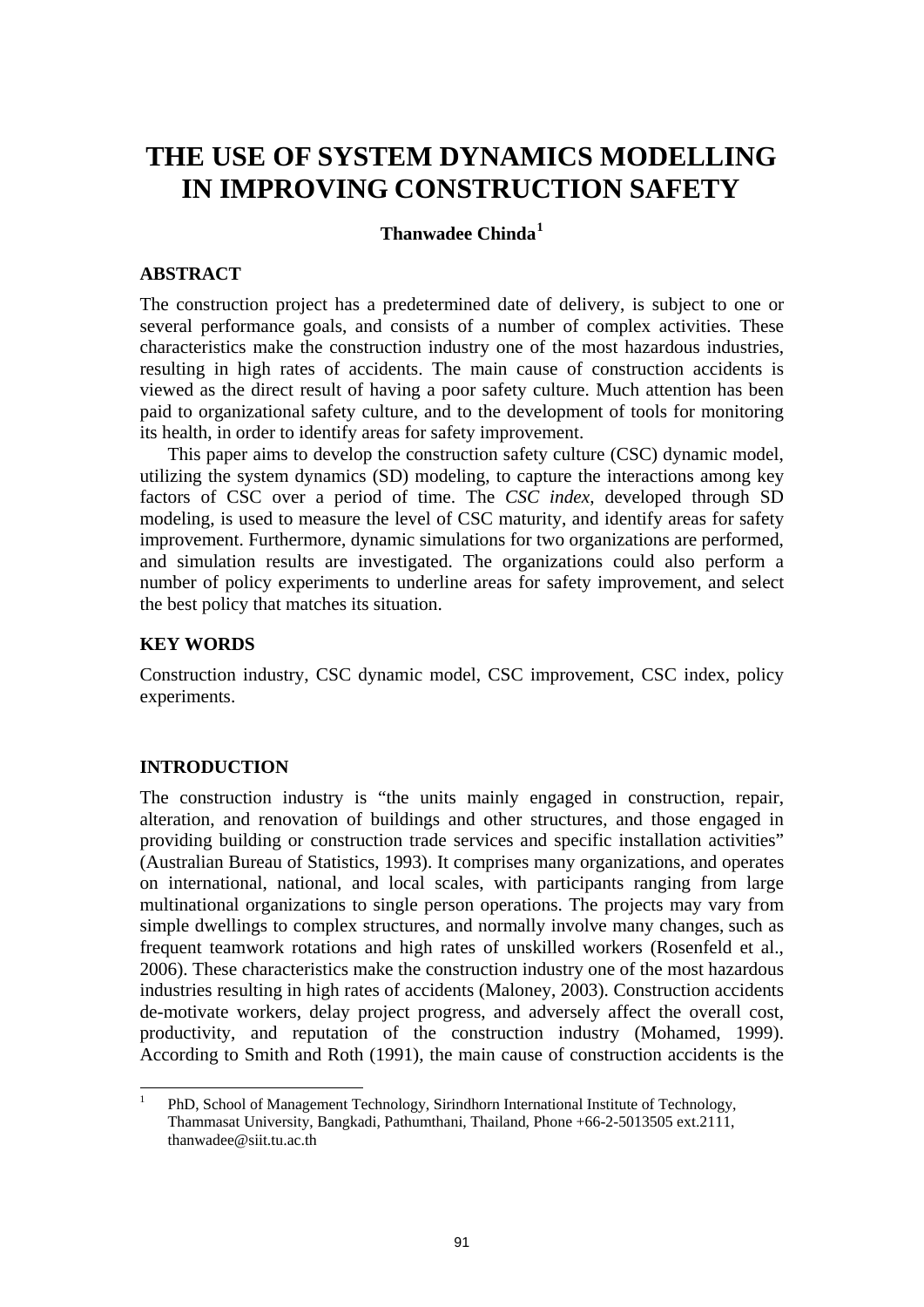direct result of having a poor safety culture. Since poor safety culture can lead to risks to human lives, much attention has been paid, over the past few years, to organizational safety culture, especially to its definitions, dimensions, as well as to the development of tools for assessing its 'health', in order to identify areas for safety improvement. The establishment of a good culture of safety can undoubtedly help organizations to control and reduce their construction costs, and increase the efficiency of their operations in the long term (Fung et al., 2005).

Recently, many research studies have been undertaken in the area of *construction safety culture* (*CSC*), as well as the development of the tools to assist in measuring the CSC. Kartam et al. (2000), for example, studied problems of construction safety in Kuwait, and concluded that safety culture improvement, especially in areas such as management training and commitment in safety, was needed to prevent construction injuries and accidents. Mohamed (2003) adopted a Balanced Scorecard tool to benchmark organizational safety culture. Ho and Zeta (2004) studied safety in the Hong Kong construction industry, and established four key cultural factors (environment, behavior, organization, and person) that affect the CSC.

The above tools are an indication of how researches are rapidly progressing towards the development of a reliable and valid instrument to measure organizational safety culture. A major shortcoming with these tools, though, is the inability to appropriately capture the causal links between what the organization is doing and what it aims to achieve (called the *Enablers* and *Goals*, respectively). Another element of weakness lies in a lack of understanding about the interactions among different enablers, as well as the extent of their individual, or combined, effects on the organization's ability to achieve safety performance improvements. There has also been little examination of the extent to which there is a consensus among workers and managers regarding the contributions of the identified enablers in determining perceptions of safety culture. In other words, organizations should realistically assess their organizational safety culture maturity level, and progress sequentially through different levels of cultural maturity. This study, thus, sets out to develop a CSC dynamic model, utilizing the system dynamics (SD) modeling technique, to investigate the interactions among the CSC enablers and *Goals*, and to predict the influence of each enabler on safety goals, over a period of time. The *CSC index*, developed through the SD simulation, is used to measure the current CSC maturity level, and plan for CSC improvement to progress through to higher maturity levels.

# **SYSTEM DYNAMICS MODELING**

The system dynamics (SD) modeling was first introduced as a method for modeling and analyzing the behavior of complex social systems, particularly in an industrial context. It has been used to examine various social, economic, and environmental systems, where a holistic view is important, and feedback loops are critical to the understanding of the interrelationships. Simonovic (2005) stated that a SD simulation approach relies on an understanding of complex interrelationships existing among different elements within a system. This understanding is achieved by developing a model that can simulate and quantify the behavior of the system over time. Such simulations are considered essential in understanding the dynamics of the system. However, it is difficult to evaluate a SD, as there are no performance criteria for such an evaluation (Barnes et al., 2005). Nevertheless, some of its strengths and limitations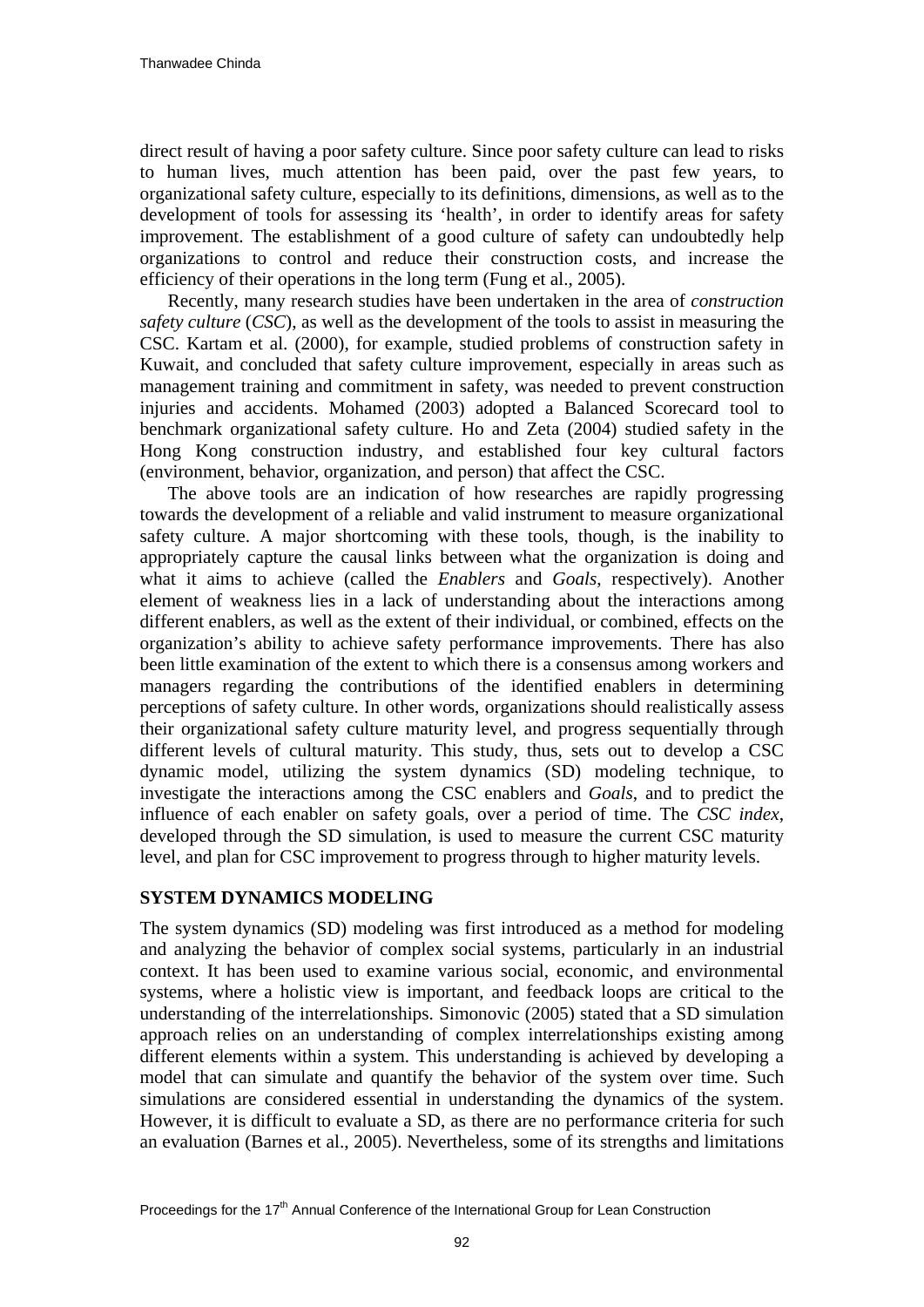are stated. The strengths of SD applications are that: it looks at the policies as well as the processes; it provokes serious systems thinking; and it includes high (qualitative) level, as well as low (quantitative) level, analysis. Some limitations of SD applications are that: it may be difficult to apply at detailed levels; it is difficult to set the boundary of the system; and it has a problem with the time horizon. Despite these limitations, the SD methodology provides a good basis from which to make decisions. It allows for the interrelationships among important variables, all of which affect the problem, thus providing a better understanding of the problems, and the ways in which it can be solved.

In the construction domain, many researchers have reported SD modeling applications. Love et al. (2000), for example, developed a SD model to capture the interrelationships among factors that contribute to design errors and reworks in construction projects. Tang and Ogunlana (2003a) used SD modeling to gain insights into the interactions between a country's construction market and the organization's financial, technical, and managerial capabilities. They also employed the SD methodology to provide a careful and holistic evaluation of the improvement policies to enhance organizational performance (Tang and Ogunlana, 2003b).

In this study, the SD modeling is used to capture the interactions and causal relationships among the enablers of CSC, over a period of time. The reasons for its use are that: 1) The SD modeling can be used to deal with the dynamic changes, 2) SD modeling can be used to capture the feedback processes (i.e. to investigate the interactions among the CSC enablers, and the feedback of *Goals* on the enablers), 3) SD modeling permits the use of soft data in the modeling, and 4) SD modeling can test alternative strategies to improve the CSC without actually having to implement them; this saves money by eliminating costs that may occur from not implementing the best strategy.

#### **THE PROPOSED CSC MODEL**

The CSC model is hypothesized based on the logical assumption that by improving how the organization operates, there will be an inevitable improvement in the results. This same assumption underlies the most commonly applied model for TQM known as the EFQM (European Foundation for Quality Management) Excellence model. Empirical evidence suggests that the application of holistic management models, such as the EFQM Excellence model, has a positive effect on organizational performance (Kristensen and Juhl, 1999). The proposed CSC model (as shown in Figure 1) consists of six constructs, five 'enablers' and a single set of *Goals*. The enablers represent how the organization operates, and the *Goals* construct concentrates on achieving predetermined organizational goals. The interactions and causal links of the six constructs are examined using the statistical technique of structural equation modelling (Chinda and Mohamed, 2008). This is carried out to gain an insight into the associations among the different constructs of the CSC. In addition to the enablers and *Goals*, the criterion weights are also an important part of the model. According to EFQM (2000), a total of 1,000 points of the proposed model is evenly split (500/500) between the enablers and *Goals*. The 500 points allocated to the enablers are distributed as follows: 100 points to *Leadership (Lds)*, 80 points to *Policy and Strategy (Pol)*, 90 points to *People (Ppl)*, 90 points to *Partnerships and Resources (Prs)*, and 140 points to *Processes (Pro)*. The *Goals* construct, on the other hand,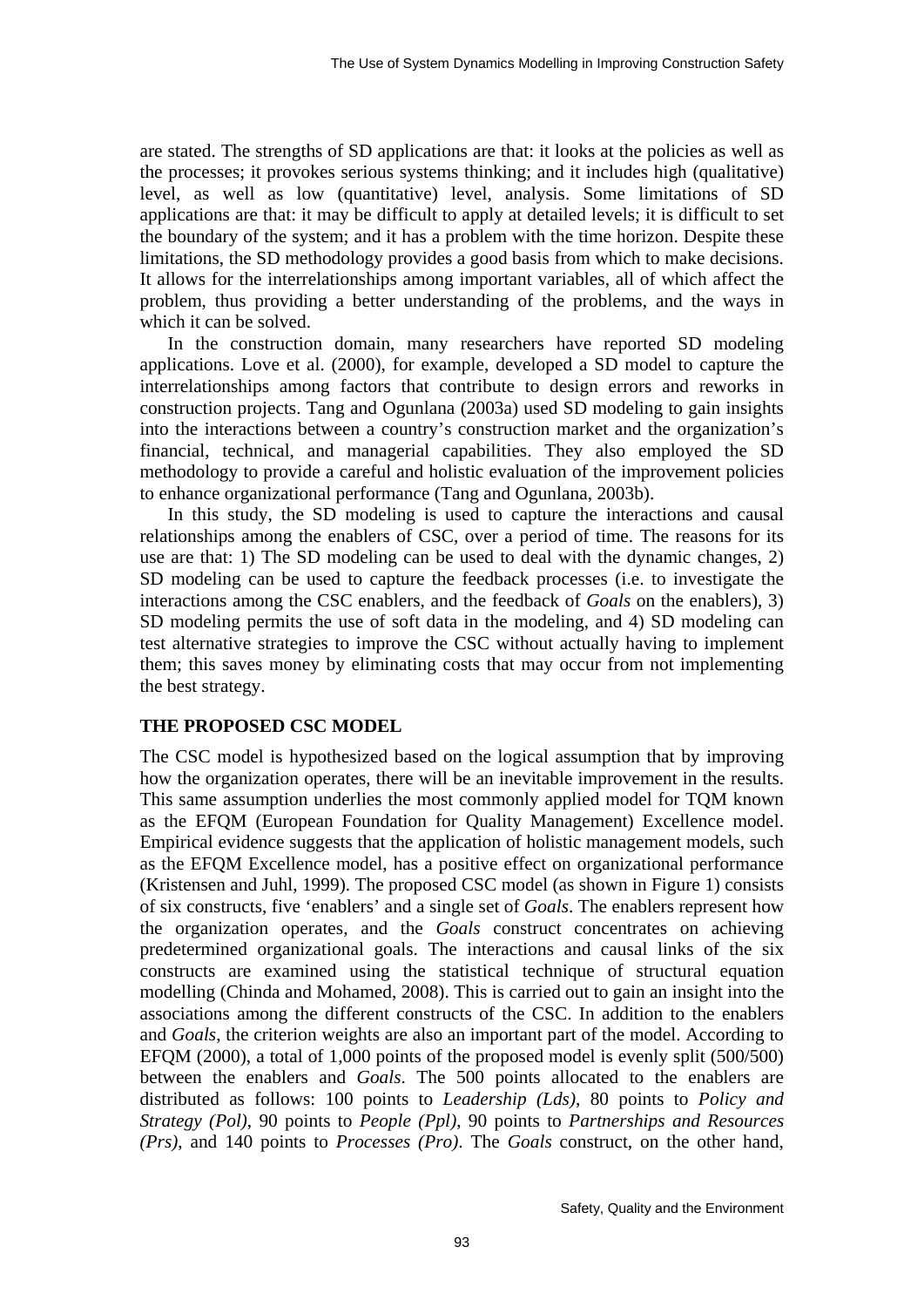contains 500 points. These criterion weights are used to develop a so-called *CSC index*, for assessing the CSC maturity level in the organization.



Figure 1: The Proposed CSC Model

It is important that an organization be able to assess its current maturity level, as the type of improvement method, needed to support safety culture development, differs as safety culture matures (Lardner et al., 2001). Consequently, a safety improvement method may fail if it is not matched to the maturity of the organization's existing safety culture. According to Lardner et al. (2001), the safety culture maturity model consists of five levels of maturity (emerging, managing, involving, cooperating, and continually improving). Deciding which level is most appropriate needs to be based on the average level achieved by the organization or site being evaluated. It is suggested that organizations progress sequentially through the five levels, by building on the strengths, and removing the weaknesses of the previous level. To be able to assess the level of CSC maturity, each maturity level needs a score-range (zero to 1,000 points). According to score-range diversities, this research utilizes the scorerange of 200 points for each maturity level. These score ranges are used, together with the *CSC index*, to identify the CSC maturity level in the organization.

# **THE CSC DYNAMIC MODEL**

The CSC dynamic model (as shown in Figure 2) is developed based on the proposed CSC model to capture the interactions among the five enablers and *Goals*, where the *CSC index* represents the sum of the *Enablers* and the *Goals* scores. To illustrate, the *Lds* dynamic model provides a simple representation of stock (leadership) and flow (rlds = leadership rate) diagram. In this model the increase of 'rlds' depends on the value of leadership (used\_lds), leadership rate fraction (rldsf), gap of goals (ggoals), gap of leadership (glds), and the percentage more effort provided to improve the leadership score (plds), as shown in the equation below.

 $rlds = ((used_lds + gagoals)*rlds) + (glds*blds)$ 

When 'ggoals' is large (in other words the score of goals is low compared to the 500 target score), leadership must try to reduce this gap by, for example, committing more on safety and being a role model in behaving safely. The increased 'rlds' rises 'leadership' stock which in turn increases 'used\_lds' value. This value is then transferred to the next models namely, the *Ppl*, *Prs* and *Pol* dynamic models, as seen from the arrows pointing from 'used\_lds' to 'rppl', 'rprs' and 'rpol', respectively. In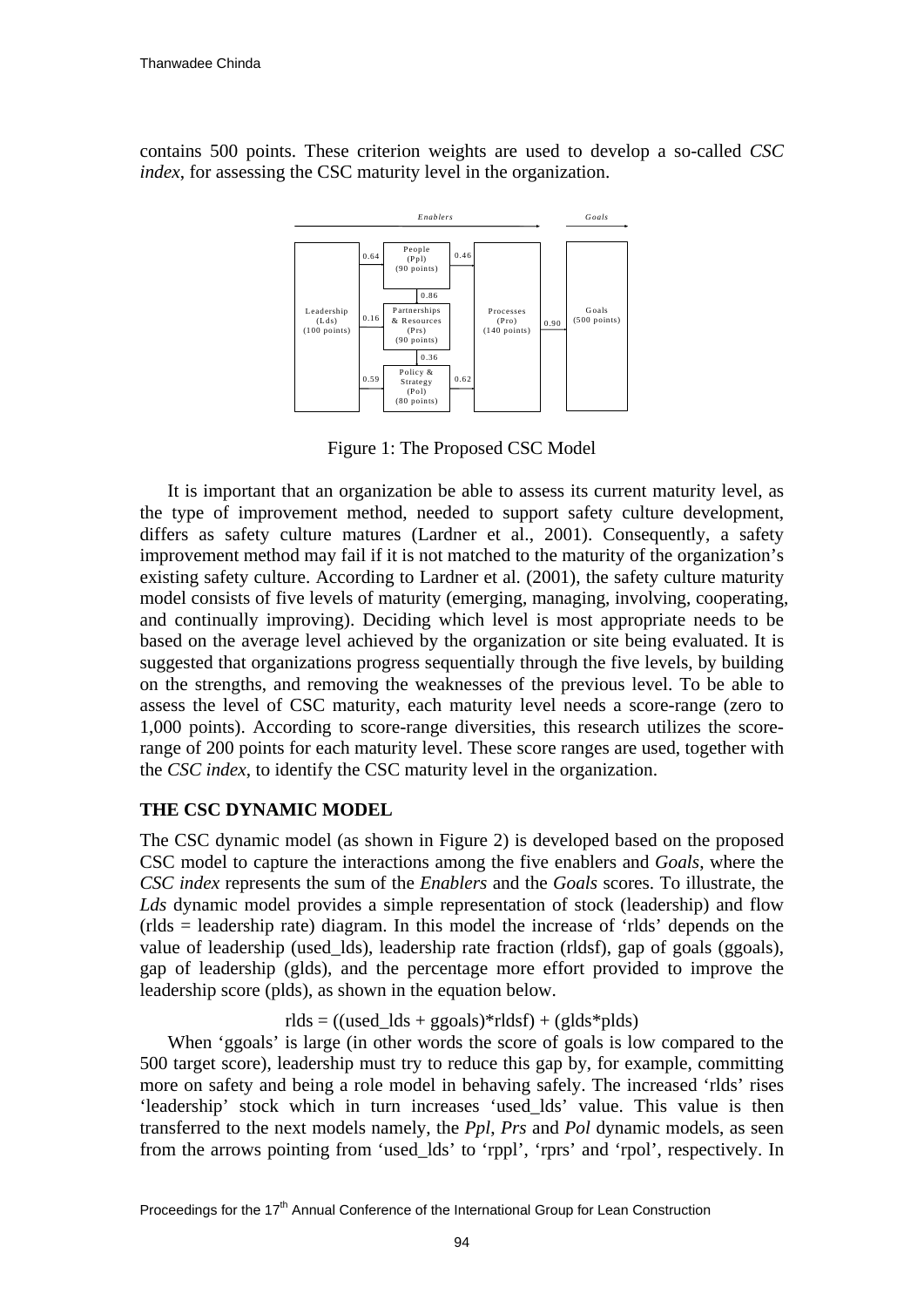the *Ppl* dynamic model, the increased or decreased 'used\_lds' value will have an effect on people rate (rppl). This, in turn, will affect the value of 'used people' (used\_ppl). The same idea is applied to the *Prs* and *Pol* dynamic models. The simulations iterate as cycles, from the *Lds* to *Goals* dynamic models, in which in each cycle, the *Enablers* score and the *CSC index* are calculated.



Figure 2: The CSC Dynamic Model

#### **SIMULATION RESULTS**

#### **BASE RUN RESULTS OF ORGANIZATION 'A'**

The data of two organizations are used in the SD simulations. The initial values of the six constructs derive from the data collected from the questionnaire survey, and are transformed to the values proportioned to their limited points (for example, the *Lds* score of three out of five is converted to 60 out of a maximum of 100 points).

In organization 'A', the six values are 20, 43.2, 18, 19.2, 37.3, and 129 points for *Lds, Ppl, Prs, Pol, Pro* and *Goals*, respectively, leading to the initial value of the CSC index of 266.7 points (the second level of CSC maturity). The SD simulations are performed, and the results are illustrated in Tables 1 and 2, and Figure 3, respectively.

Table 1: Simulation Results of the Five Enablers of Organization 'A'

| Year    | Lds          |       | Pol   |       | Ppl          |       | <b>Prs</b>   |       | Pro    |       |
|---------|--------------|-------|-------|-------|--------------|-------|--------------|-------|--------|-------|
|         | <b>Score</b> | Gap*  | Score | Gap   | <b>Score</b> | Gap   | <b>Score</b> | Gap   | Score  | Gap   |
| Initial | 20.00        | 80.00 | 19.20 | 60.80 | 43.20        | 46.80 | 18.00        | 72.00 | 37.30  | 102.7 |
|         | 26.73        | 73.27 | 32.33 | 47.67 | 49.62        | 40.38 | 44.20        | 45.80 | 69.32  | 70.68 |
|         | 36.89        | 63.11 | 47.48 | 32.52 | 56.87        | 33.13 | 63.08        | 26.92 | 97.43  | 42.57 |
|         | 46.23        | 53.77 | 60.53 | 19.47 | 64.56        | 25.44 | 75.59        | 14.41 | 117.83 | 22.17 |
| 4       | 55.50        | 44.5  | 69.59 | 10.41 | 71.80        | 18.2  | 82.99        | 7.01  | 129.83 | 10.17 |
|         | 64.95        | 35.05 | 74.87 | 5.13  | 77.70        | 12.3  | 86.87        | 3.13  | 135.76 | 4.24  |

*Note*: Bold numbers refer to the time unit where the organization reaches its fifth level of CSC maturity. (\*)Gap = the difference between the maximum and the achieved scores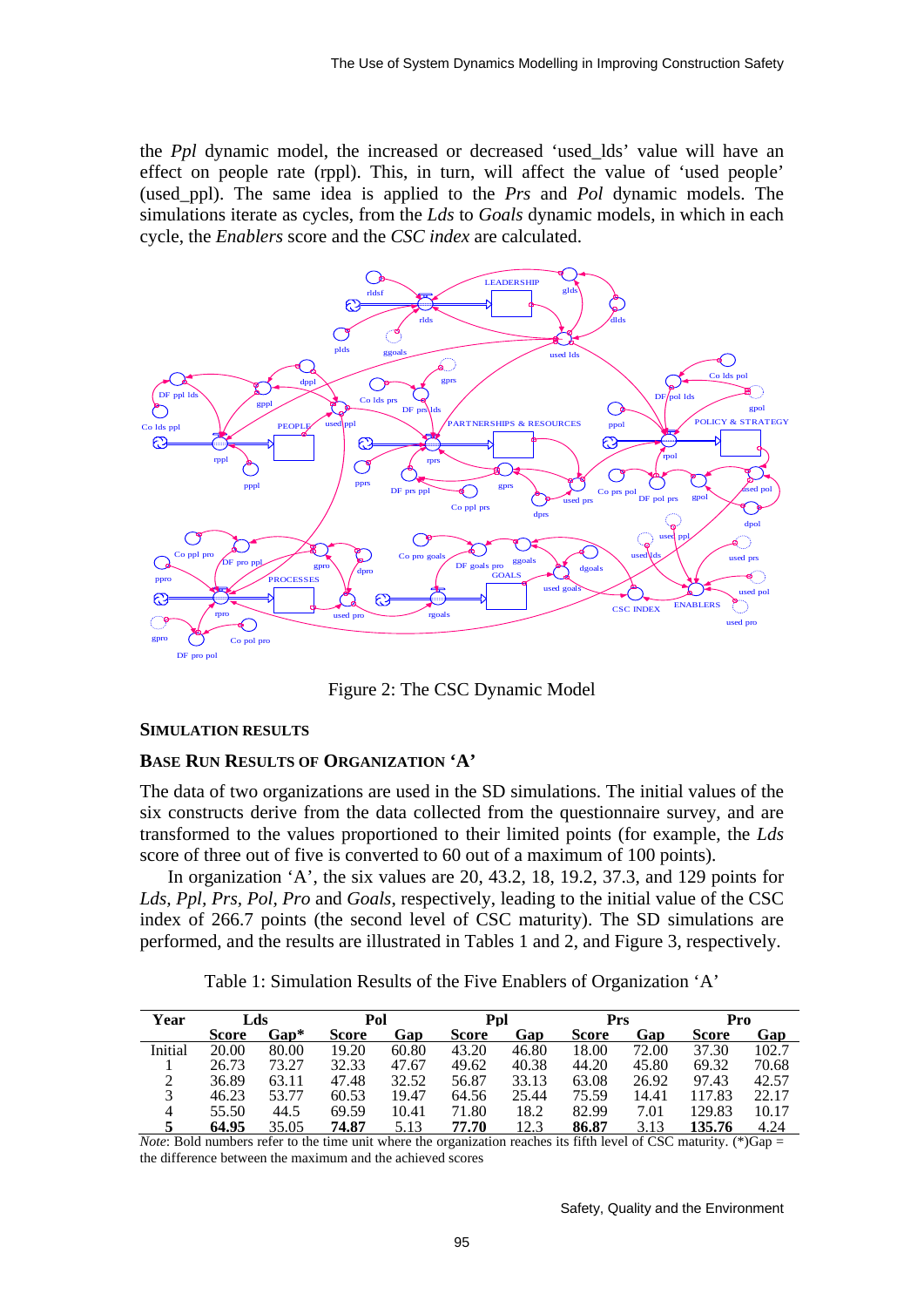| Year    | <b>Enablers</b> | <b>Score</b><br>Goals | <b>CSC</b> Index | <b>CSC Maturity Level</b> |
|---------|-----------------|-----------------------|------------------|---------------------------|
| Initial | 137.70          | 129.00                | 266.70           | $\sim$ nd                 |
|         | 222.21          | 155.75                | 377.96           | $\sim$ nd                 |
|         | 301.76          | 226.78                | 528.54           | 2 <sup>rd</sup>           |
|         | 364.73          | 300.88                | 665.61           | $4^{\text{th}}$           |
|         | 409.70          | 372.86                | 782.56           | 1 <sup>th</sup>           |
|         | 440.16          | 444.63                | 884.79           | rth.                      |

Table 2: Simulation Results of the Enablers, Goals, and CSC Index of Organization  $\Delta'$ 



Figure 3: Graphical Results of the CSC Index of Organization 'A' over Time

The results show that it takes five years for the organization to progress from the second to the fifth maturity levels. To demonstrate, it takes two years for the organization to reach the third maturity level. The organization then advances through to the fourth level in one year, and reaches the fifth level of maturity at the end of year five. When organization 'A' reaches the fifth CSC maturity level, the scores of *Prs*, *Pro*, and *Pol* are close to their maximum scores, while the gaps of the *Lds* and *Ppl*  values are relatively large. Thus, to plan for safety improvement and achieve the fifth maturity level in a shorter time frame, the organization should pay more attention to improving the *Lds* and *Ppl* enablers.

# **BASE RUN RESULTS OF ORGANIZATION 'B'**

The initial values of organization 'B' are 85, 43.2, 40.5, 35.2, 56.0, and 200 points for *Lds, Ppl, Prs, Pol, Pro,* and *Goals*, respectively, leading to an initial CSC index of 459.9 points (the third CSC maturity level). The initial value of *Lds* is relatively high (85 out of 100 points), demonstrating a strong management commitment to safety. The simulation results for this organization are presented in Tables 3 and 4, and Figure 4, respectively. It takes three years for organization 'B' to progress from the third to the fifth maturity levels. The scores of the five enablers at the end of year three indicate that organization 'B' should place more attention on the *Pro* and *Ppl*  enablers, as they produce the largest score-gaps compared with the other three enablers.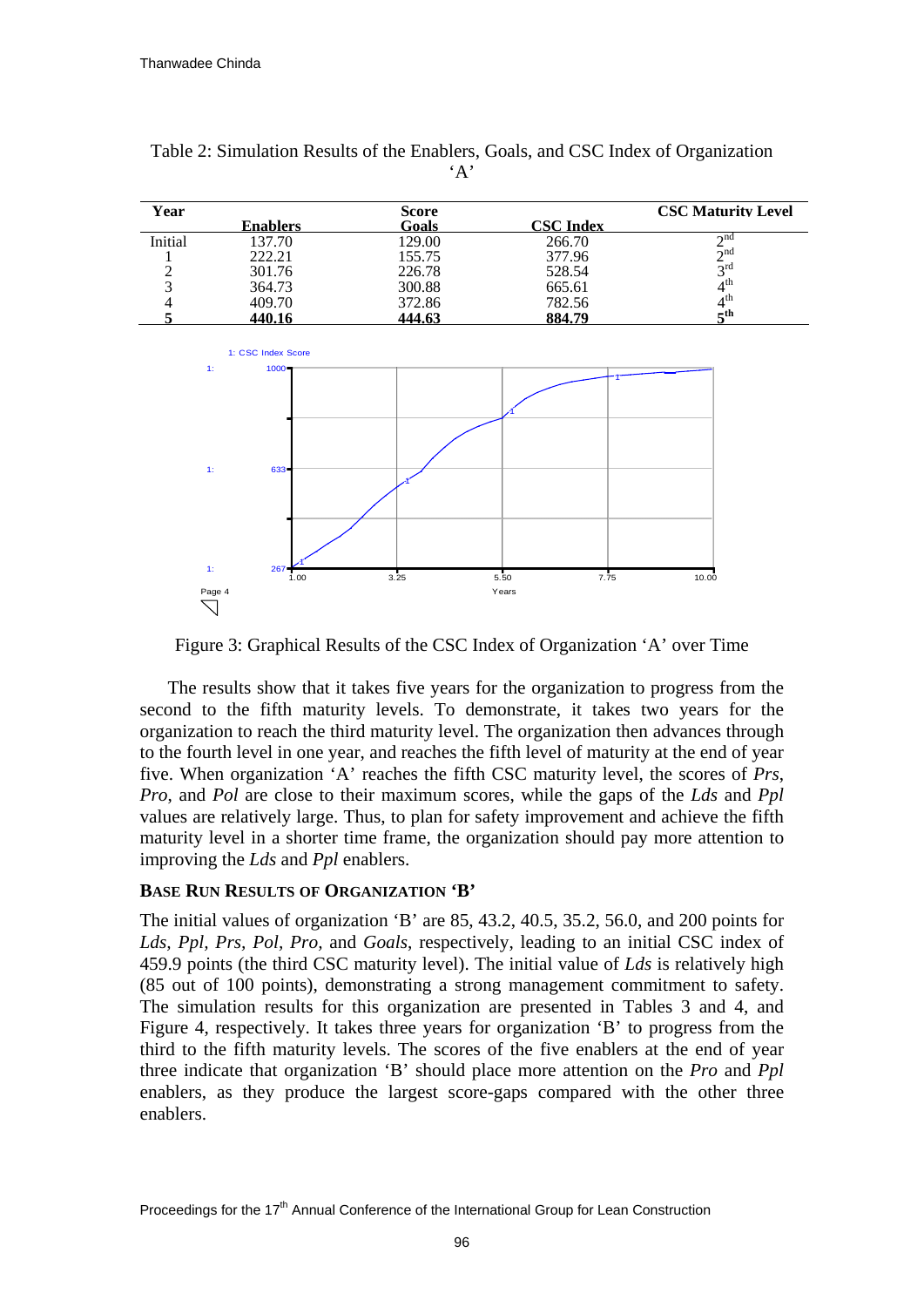| Year    | Lds    |          | Pol   |       | Ppl   |       | Prs          |       | Pro    |       |
|---------|--------|----------|-------|-------|-------|-------|--------------|-------|--------|-------|
|         | Score  | Gap*     | Score | Gap   | Score | Gap   | <b>Score</b> | Gap   | Score  | Gap   |
| Initial | 85.00  | 15.00    | 35.20 | 44.80 | 43.20 | 46.80 | 40.50        | 49.50 | 56.00  | 84.00 |
|         | 98.72  | .28      | 59.56 | 20.44 | 64.95 | 25.05 | 63.96        | 26.04 | 91.96  | 48.04 |
| ◠       | 100.00 | $0.00\,$ | 72.05 | 7.95  | 77.50 | 12.50 | 78.85        | 1.15  | 118.47 | 21.53 |
|         | 100.00 | 0.00     | 77.08 | 2.92  | 83.77 | 6.23  | 85.71        | 4.29  | 131.50 | 8.50  |

Table 3: Simulation Results of the Five Enablers of Organization 'B'

Table 4: Simulation Results of the Enablers, Goals, and CSC Index of Organization 'B'

| Year    |                 | Score        |           | <b>CSC Maturity Level</b> |
|---------|-----------------|--------------|-----------|---------------------------|
|         | <b>Enablers</b> | <b>Goals</b> | CSC Index |                           |
| Initial | 259.90          | 200.00       | 459.90    | $\gamma$ rd               |
|         | 379.14          | 249.42       | 628.56    | 4 <sup>th</sup>           |
|         | 446.86          | 347.65       | 794.51    | 4 th                      |
|         | 478.06          | 449.15       | 927.21    | rth.                      |



Figure 4: Graphical Results of the CSC Index of Organization 'B' over Time

# **POLICY EXPERIMENTS**

# **POLICY EXPERIMENTS OF ORGANIZATION 'A'**

The gaps of the *Lds* and *Ppl* values are relatively large, when compared with those of the other three enablers (see Table 1). With this in mind, planning for safety improvement should be performed in the *Lds* and *Ppl* areas, if organization 'A' expects to achieve a higher CSC index value, and reach the fifth maturity level in a shorter time period. Simulations, with different policy scenarios, focusing on improving these two enablers may be conducted to achieve the most effective policy.

In reaction to the large gap in the *Lds* score, the organization must allocate more effort to improving the *Lds* value by, for example, setting the percentage of more effort provided to improve the *Lds* score (plds, see Figure 2) to 0.1, representing the 10% more effort (in the base run, the organization considers all five enablers as having equal significance in improving the CSC index, so the 'plds' is set as zero). The dynamic model is, then, run, and the simulation results predict that the organization reaches the CSC maturity one year earlier (see Tables 5 and 6) i.e. within four years; one year faster than the initial run results.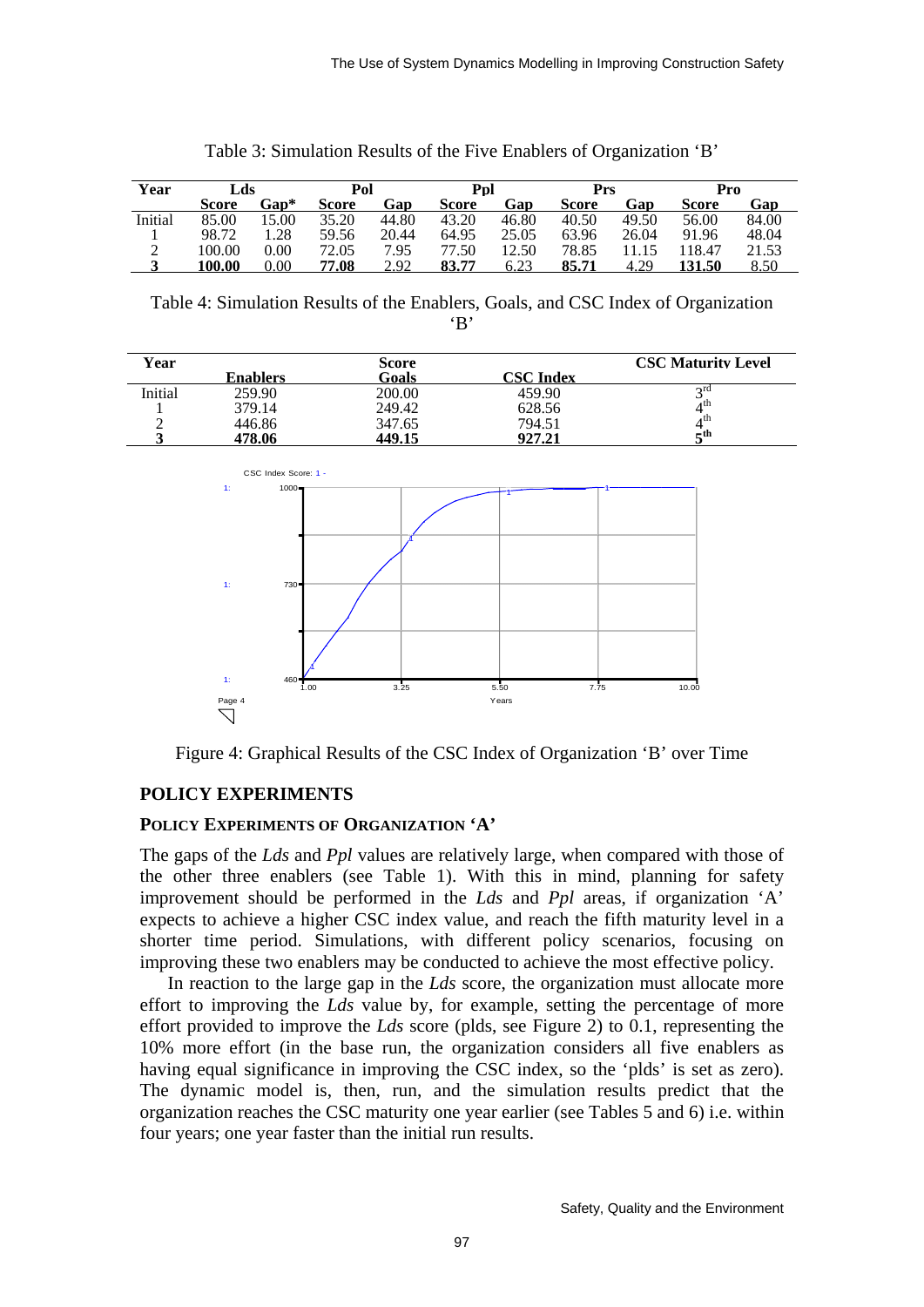| Year    | Lds   |       | Pol   |       | Ppl          |       | Prs          |       |               | Pro    |
|---------|-------|-------|-------|-------|--------------|-------|--------------|-------|---------------|--------|
|         | Score | Gap*  | Score | Gap   | <b>Score</b> | Gap   | <b>Score</b> | Gap   | <b>Score</b>  | Gap    |
| Initial | 20.00 | 80.00 | 19.20 | 60.80 | 43.20        | 46.80 | 18.00        | 72.00 | 37.30         | 102.70 |
|         | 34.40 | 65.60 | 33.22 | 46.78 | 50.41        | 39.59 | 44.51        | 45.49 | 69.45         | 70.55  |
|         | 51.33 | 48.67 | 50.25 | 29.75 | 59.72        | 30.28 | 64.16        | 25.84 | 98.33         | 41.67  |
|         | 67.81 | 32.19 | 64.23 | 15.77 | 69.35        | 20.65 | 77.08        | 12.92 | 119.21        | 20.79  |
|         | 82.58 | 17.42 | 72.87 | 7.13  | 77.44        | 12.56 | 84.31        | 5.69  | <b>131.00</b> | 9.00   |

Table 5: Simulation Results of the Five Enablers of Organization 'A' with 'Plds'=0.1

Table 6: Simulation Results of the Enablers, Goals, and CSC Index of Organization  $'A'$  with 'Plds'=0.1

| Year    |          | Score  |                  | <b>CSC Maturity Level</b> |
|---------|----------|--------|------------------|---------------------------|
|         | Enablers | Goals  | <b>CSC Index</b> |                           |
| Initial | 137.70   | 129.00 | 266.70           | $\sim$ nd                 |
|         | 232.00   | 155.76 | 387.76           | $\lambda$ nd              |
|         | 323.78   | 227.08 | 550.87           | $\gamma$ rd               |
|         | 397.70   | 319.96 | 717.65           | $4^{\text{th}}$           |
|         | 448.19   | 407.42 | 855.61           | =th                       |

*Lds* still has the least score (the gap of the *Lds* score is the largest), when compared with the other four enablers. This outcome may indicate that more effort is still needed to further improve the *Lds* value. The organization may further experiment with, for example, 20% more effort (instead of the 10% given in the last simulation) to improving the *Lds* enabler. The model is simulated, and the results are shown in Tables 7 and 8.

Table 7: Simulation Results of the Five Enablers of Organization 'A' with 'Plds'=0.2

| Year    | Lds          |       | Pol   |       | Ppl   |       | Prs          |       | Pro    |        |
|---------|--------------|-------|-------|-------|-------|-------|--------------|-------|--------|--------|
|         | <b>Score</b> | Gap*  | Score | Gap   | Score | Gap   | <b>Score</b> | Gap   | Score  | Gap    |
| Initial | 20.00        | 80.00 | 19.20 | 60.80 | 43.20 | 46.80 | 18.00        | 72.00 | 37.30  | 102.70 |
|         | 41.50        | 58.50 | 34.08 | 45.92 | 51.16 | 38.84 | 44.80        | 45.20 | 69.58  | 70.42  |
| ∠       | 63.29        | 36.71 | 52.58 | 27.42 | 62.10 | 27.90 | 65.09        | 24.91 | 99.13  | 40.87  |
|         | 83.52        | 16.48 | 66.88 | 13.12 | 72.79 | 17.21 | 78.23        | 11.77 | 120.30 | 19.70  |
|         | 99.71        | 0.29  | 74.76 | 5.24  | 80.71 | 9.29  | 85.16        | 4.84  | 131.79 | 8.21   |

Table 8: Simulation Results of the Enablers, Goals, and CSC Index of Organization  $'A'$  with 'Plds'=0.2

| Year    |                 | Score  |                  | <b>CSC Maturity Level</b> |
|---------|-----------------|--------|------------------|---------------------------|
|         | <b>Enablers</b> | Goals  | <b>CSC</b> Index |                           |
| Initial | 137.70          | 129.00 | 266.70           | $\sim$ nd                 |
|         | 241.12          | 155.76 | 396.88           | $\sim$ nd                 |
|         | 342.19          | 227.36 | 569.55           | $\sigma$ rd               |
|         | 421.73          | 333.83 | 755.55           | $4^{\text{th}}$           |
|         | 472.13          | 431.83 | 903.96           | –th                       |

By setting the 'plds'  $= 0.2$ , the organization reaches the fifth CSC maturity level in four years, which is the same time frame of when the 'plds'  $= 0.1$ . However, the scores of the five enablers, as well as the CSC index, at the end of year four, appear to be higher than those obtained when the 'plds'  $= 0.1$ . Consequently, the organization needs further experiments with different 'extra' efforts for improving the scores of the five enablers to achieve a higher *Goals* score and reach the CSC maturity as planned.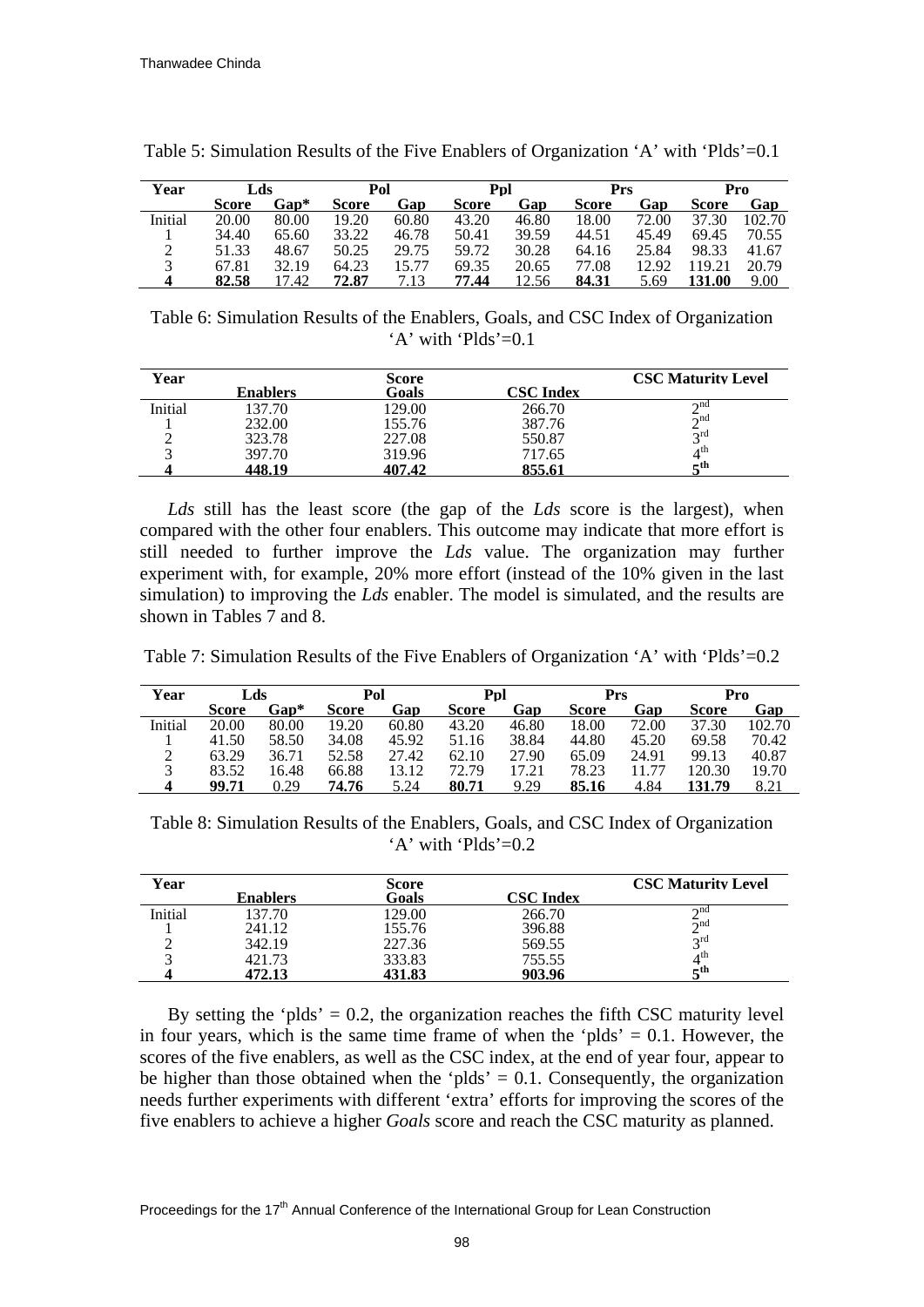#### **POLICY EXPERIMENTS OF ORGANIZATION 'B'**

The base run results of organization 'B' illustrate that it takes three years for the organization to progress from the second to the fifth levels of CSC maturity. For organization 'B' to achieve maturity earlier (less than three years), a number of sensitivity analyses, with, say, 10% extra effort being given to improve each enabler (the 'plds', 'pppl', 'pprs', 'ppol', and 'ppro') need to be undertaken. The analyses help to identify which enabler has the potential to increase the CSC index so that the organization reaches the CSC maturity level earlier. The sensitivity analysis results, illustrated in Table 9, demonstrate that, by giving the 10% more effort to enhance the score of  $Pro$  ('ppro' = 0.1), organization 'B' achieves its maturity one year earlier, i.e. within two years. The results of the other four enablers, however, show no advancement in the organization achieving the fifth CSC maturity level earlier. Thus, to improve safety performance and achieve the fifth CSC maturity level, in a shorter time period, organization 'B' should focus on enhancing the improvement of the *Pro* enabler, as it facilitates a faster CSC maturity achievement.

Table 9: The CSC Index of Organization 'B' when More of Effort is Given to Enhance each Enabler

| Year    | <b>CSC</b> Index |              |              |                     |                      |                      |  |  |  |  |
|---------|------------------|--------------|--------------|---------------------|----------------------|----------------------|--|--|--|--|
|         | <b>Base Run</b>  | $Pids = 0.1$ | $Pool = 0.1$ | $\text{Pvol} = 0.1$ | $\text{Prors} = 0.1$ | $\textbf{Pro} = 0.1$ |  |  |  |  |
| Initial | 459.90           | 459.90       | 459.90       | 459.90              | 459.90               | 459.90               |  |  |  |  |
|         | 628.56           | 629.71       | 631.44       | 632.15              | 631.63               | 635.25               |  |  |  |  |
|         | 794.51           | 794.69       | 797.20       | 798.49              | 797.13               | 802.76               |  |  |  |  |
|         | 927.21           | 927.31       | 928.79       | 930.02              | 928.67               | 942.50               |  |  |  |  |

#### **CONCLUSION**

Throughout the world, the construction industry has had a poor safety record, and is disproportionately more dangerous when compared to other industries. The major cause of construction accidents is attributed to unsafe behaviors and work practices, which are viewed as the direct result of having a poor safety culture. Better understanding of safety culture and causal relationships between its key elements is a must for construction organizations to strategically allocate their safety resources.

In this paper, the CSC dynamic model is formulated to capture the interactions and causal relationships among the six constructs (five enablers and *Goals*) of the model, over a period of time. The CSC index, developed through the dynamic model, represents the sum of the five enablers and *Goals*' values at a point in time, and is used together with the five levels of CSC maturity to indicate the current CSC maturity level. Policy analyses are performed with two organizations ('A' and 'B'), currently in the second and third levels of CSC maturity, respectively. A number of safety policies are tested to identify the most effective policy each organization could apply to enhance its CSC index, and progress through to the fifth CSC maturity level.

#### **REFERENCES**

Australian Bureau of Statistics (1993). *Australian and New Zealand Standard Industrial Classification 1993 ANZSIC*, Australia, Cat No. 1292.0.

Barnes, J., Gaskin, J., Park, T., Saengdaeng, S. and Wilson, A. (2005). "System Dynamics and its Use in an Organization". Available from: [http://www.mngt.](http://www.mngt.%20waikato.ac.nz/depts/mnss/courses/511/Ass1pdf/99Gp1.pdf)